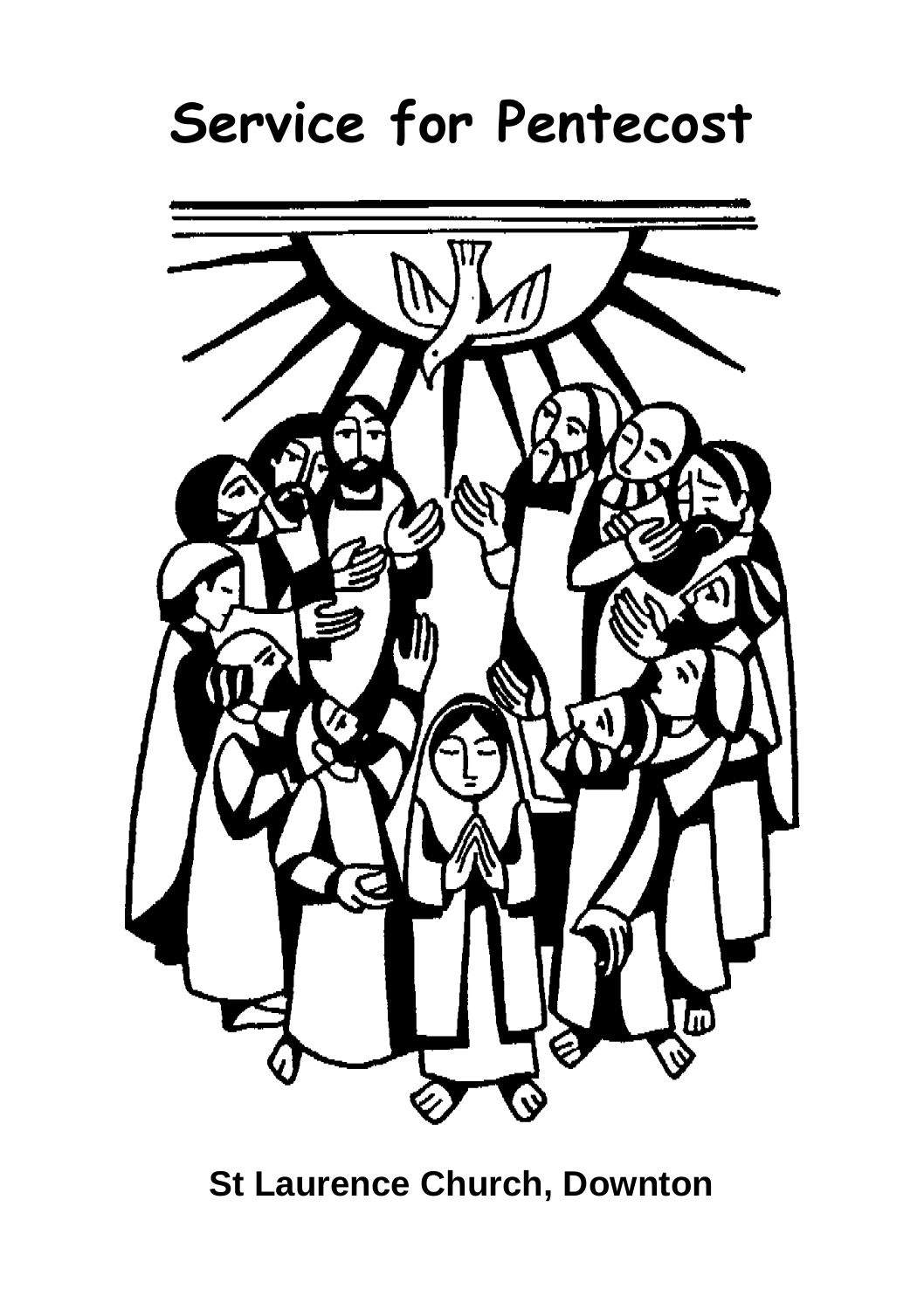## *Preparation*

#### Acclamation

Come, Holy Spirit. **Alleluia!**

#### You will receive power **when the Holy Spirit has come upon you. Alleluia!**

By this we know that we abide in God and he in us, Because he has given us his Spirit. Alleluia! **Come, Holy Spirit. Alleluia!**

*The Team Rector introduces the service*

Music:Breathe on me, Breath of God *(Westgate Baptist Church, Newcastle upon Tyne)*

Breathe on me, Breath of God, Fill me with life anew, That as you love, so I may love, And do what you would do.

Breathe on me, Breath of God, Until my heart is pure, Until my will is one with yours, To do and to endure.

Breathe on me, Breath of God, Till I am wholly Thine, Until this earthly part of me, Glows with your heavenly fire.

Breathe on me, Breath of God, So shall I never die, But live with you the perfect life Of your eternity. *Edwin Hatch (1835 - 1889)*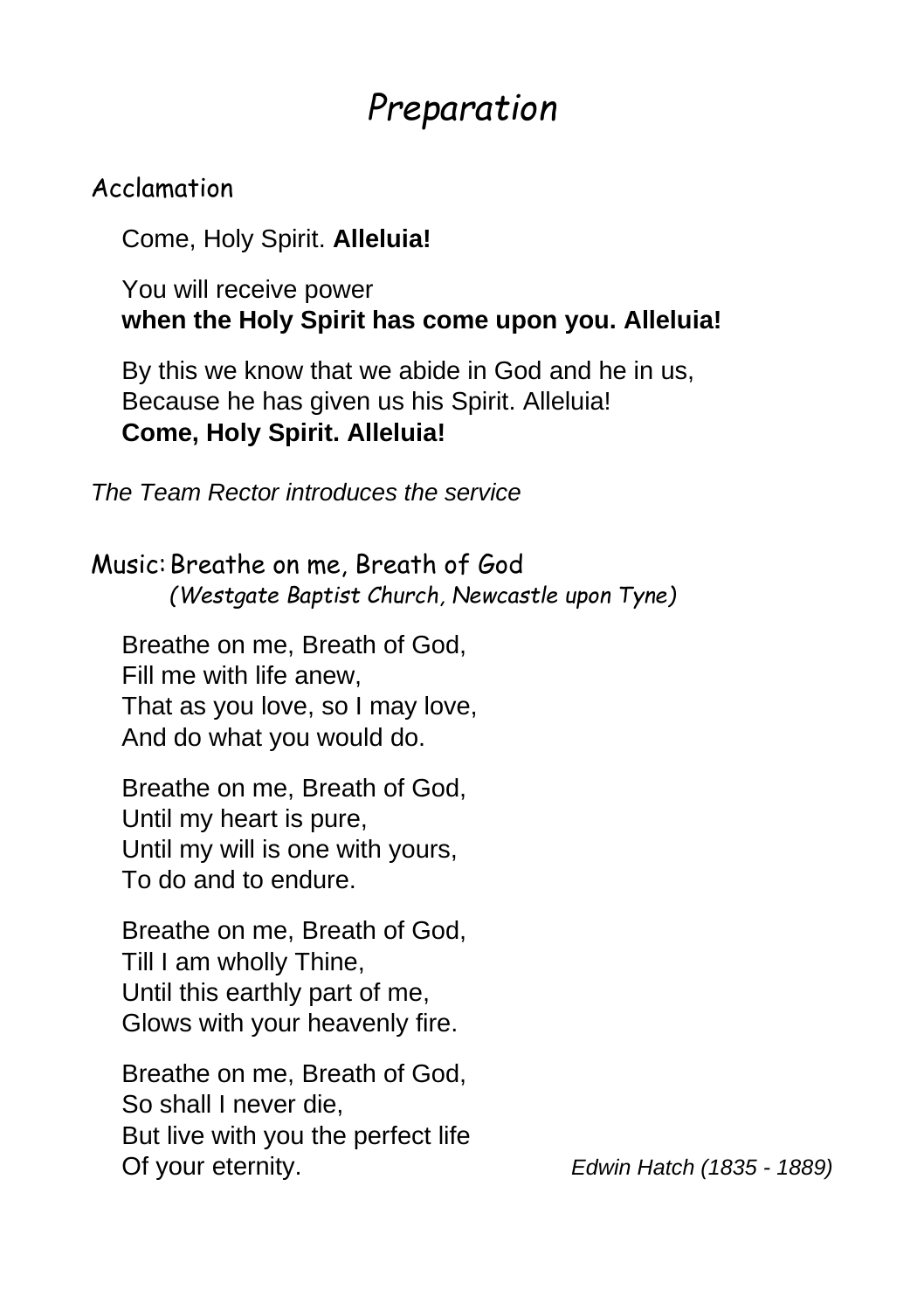#### Prayer:

The night has passed, and the day lies open before us; let us pray with one heart and mind.

#### *Silence is kept*

Blessed are you, sovereign God and eternal Father. Daily your Spirit renews the face of the earth, bringing strength out of weakness, hope out of despair and life out of death. By the power of your Spirit, may your blessing rest upon us a sign of your acceptance and adoption, your equipping and empowering. Form in us the likeness of Christ, that we may be witnesses of your astonishing love, and fill us afresh with life in all its fullness. Blessed be God, Father, Son, and Holy Spirit. **Blessed be God for ever.**

Gloria in Excelsis:

**Glory to God in the highest, and peace to his people on earth.**

**Lord God, heavenly King, almighty God and Father, we worship you, we give you thanks, we praise you for your glory.**

**Lord Jesus Christ, only Son of the Father, Lord God, Lamb of God, you take away the sin of the world: have mercy on us; you are seated at the right hand of the Father: receive our prayer.**

**For you alone are the Holy One,**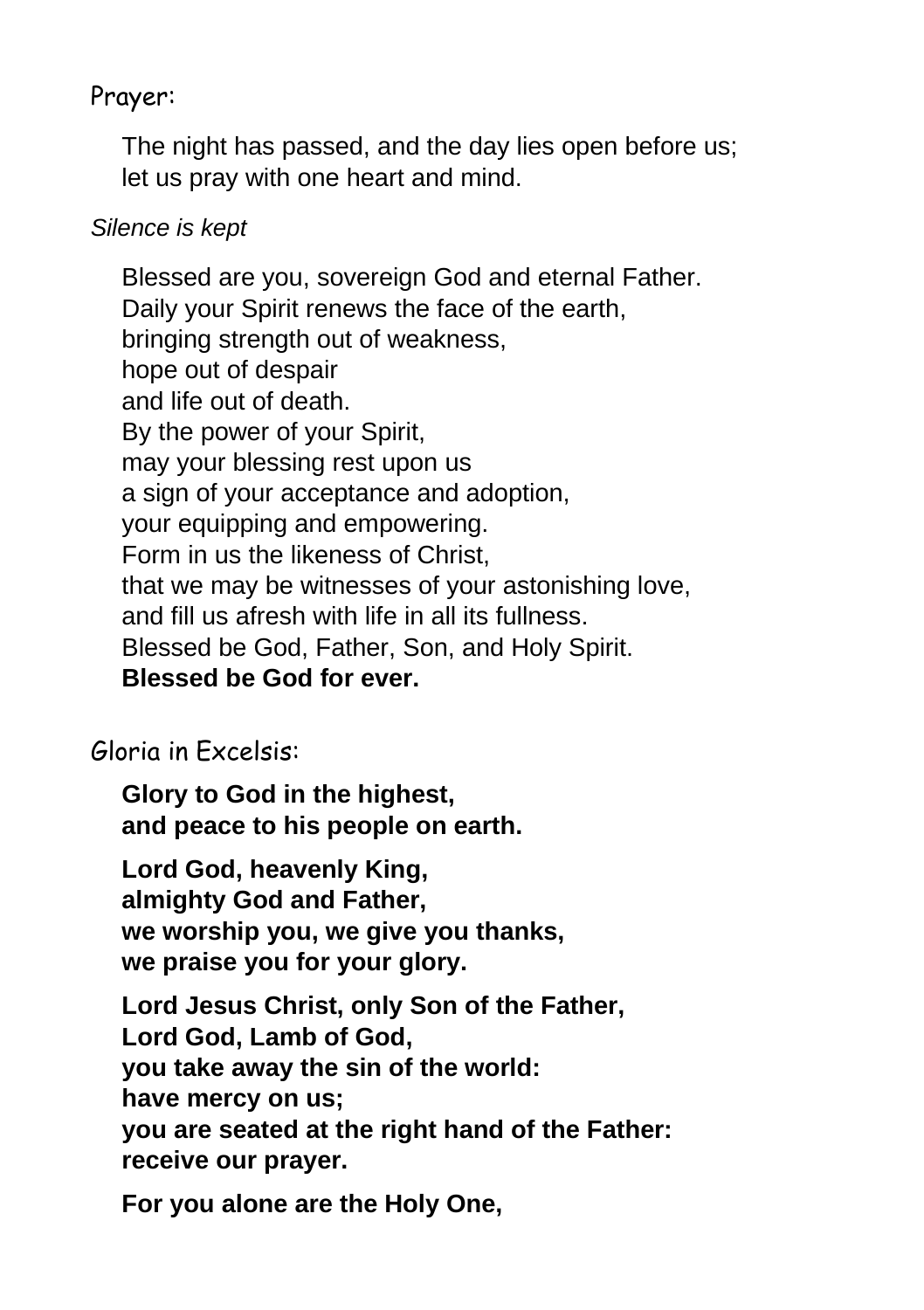**you alone are the Lord, you alone are the Most High, Jesus Christ, with the Holy Spirit, in the glory of God the Father. Amen.**

The Responses

Be with us, Spirit of God; **nothing can separate us from your love.**

Breathe on us, breath of God; **fill us with your saving power.**

Speak in us, wisdom of God; **bring strength, healing, and peace.**

Let us bless the Father, and the Son, and the Holy Spirit. **Let us praise and bless God for ever.**

# *The Liturgy of the Word*

### Readings:

Acts 2:1-21

John 20:19-23

*After each reading:*

This is the word of the Lord. **Thanks be to God.**

Reflection

Music: O Holy Spirit, Lord of Grace *(Cambridge Sidney Sussex College Choir)*

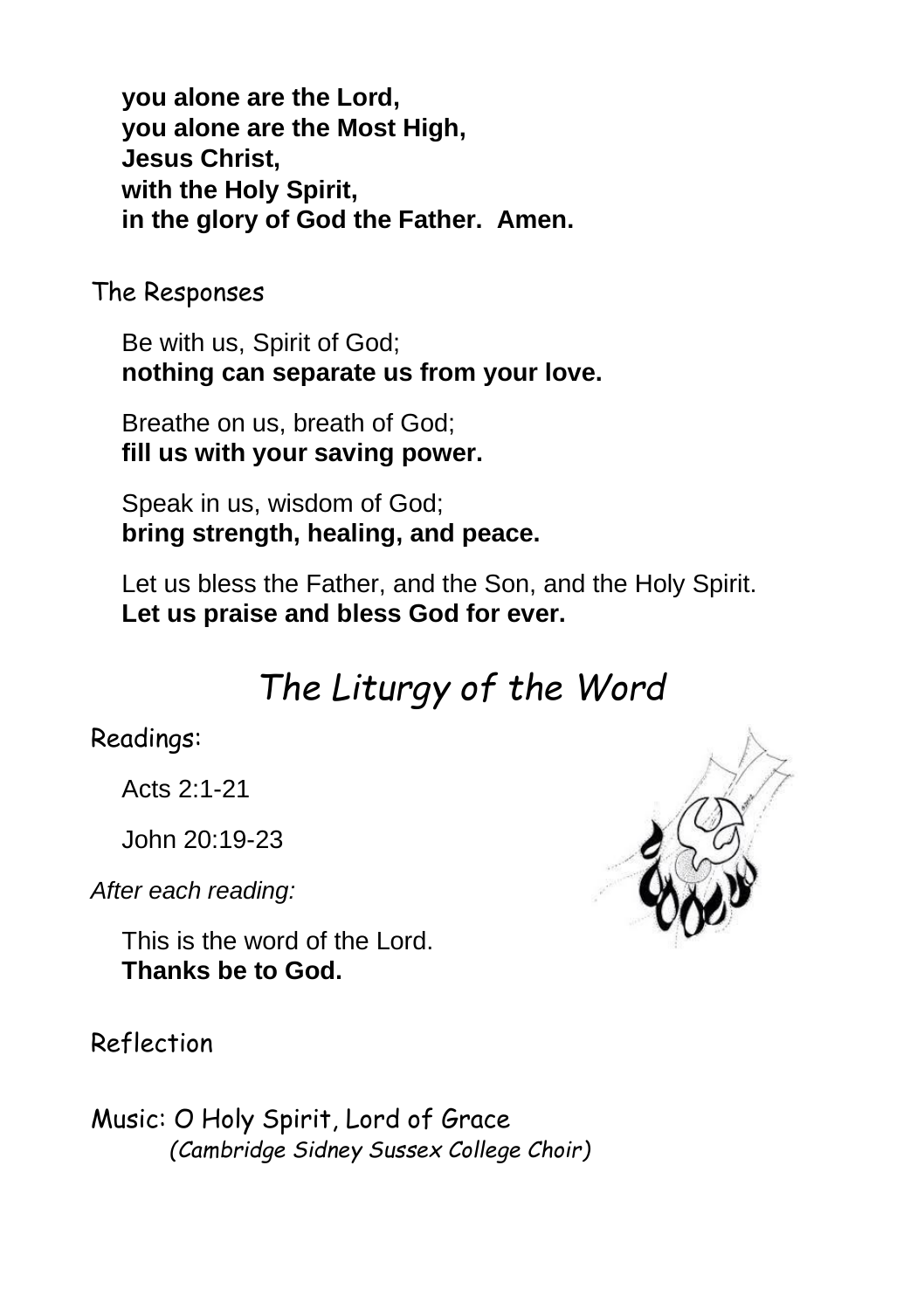### *Prayers*

*We are led in a time of prayer*

*This response is used:* Lord, come to bless us **and fill us with your Spirit.**

*The Lord's Prayer is said:*

Gathering our prayers and praises into one, let us pray with confidence as our Saviour has taught us

**Our Father, who art in heaven, hallowed be thy name; thy kingdom come; thy will be done; on earth as it is in heaven. Give us this day our daily bread. And forgive us our trespasses, as we forgive those who trespass against us. And lead us not into temptation; but deliver us from evil. For thine is the kingdom, the power, and the glory for ever and ever. Amen.**

### *Conclusion*

### The Collect

God, who as at this time taught the hearts of your faithful people by sending to them the light of your Holy Spirit: grant us by the same Spirit to have a right judgement in all things and evermore to rejoice in his holy comfort; through the merits of Christ Jesus our Saviour, who is alive and reigns with you, in the unity of the Holy Spirit, one God, now and for ever. **Amen.**